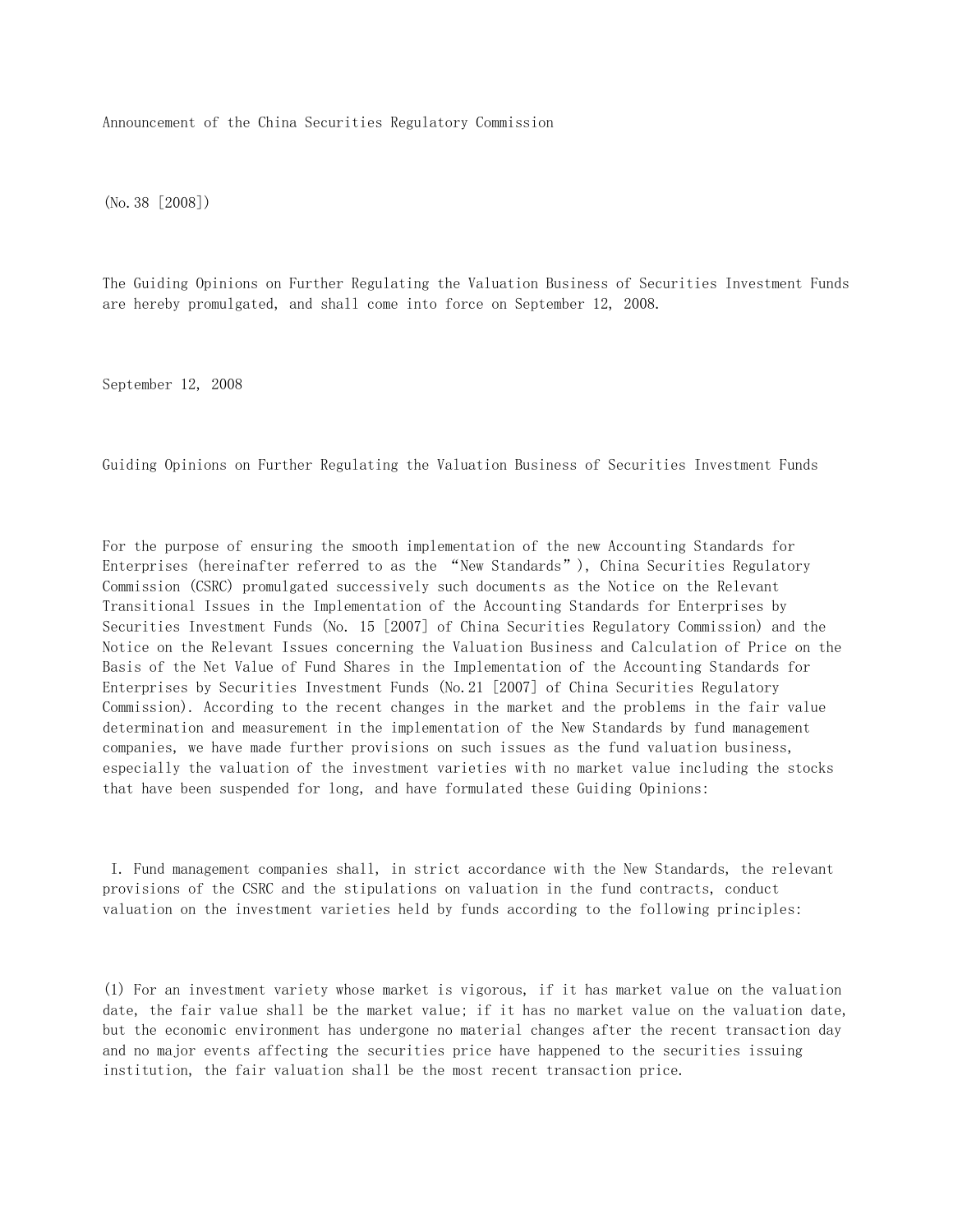(2) For an investment variety whose market is vigorous, if it has no market value on the valuation date, and the economic environment has undergone material changes in the most recent transaction day or major events affecting the securities price have happened to the securities issuing institution, which has produced an effect of 0.25% or more on the potential valuation adjustment as compared to the fund net asset value of the previous valuation date, the fund management company shall adjust the most recent transaction price and determine the fair value with reference to the current market value of similar investment varieties and the material changes, etc.

(3) If an investment variety whose market is not active anymore, and has produced an effect of 0.25% or more on the potential valuation adjustment as compared to the net asset value of the fund of the previous valuation date, the fund management company shall determine the fair value of the investment variety by adopting the valuation techniques which are generally acknowledged by market participants and which have been proved by the past actual transaction prices of the market as reliable.

 II. In fund valuation, especially in the valuation according to the provisions of the aforesaid Article I (2) or (3), the fund management companies shall follow the following principles and procedures:

(1) The fund management companies shall ensure the fairness and reasonability of fund valuation, especially ensure that the valuation is not distorted so as to avoid disadvantageous effects on the fund shareholders.

(2) The fund management companies shall work out sound and effective valuation policies and procedures, and implement them upon the authorization of their management team. The valuation policies and procedures shall clarify the division of work and functions of all the parties and personnel participating in the valuation process, and clarify the valuation methods of all fund investment varieties, and shall especially formulate provisions on the valuation models, hypotheses, parameters and verification mechanisms adopted in the valuation in accordance with the provisions of Article I (2) or (3).

(3) The fund management companies shall keep the consistency of the valuation policies and procedures when conducting valuation on investment varieties. Under the premise of considering the investment strategies, the valuation policies, procedures and relevant methods of the same security holding by different funds that are managed by the same fund management company shall be consistent. The determined valuation policies and procedures shall continue to be applicable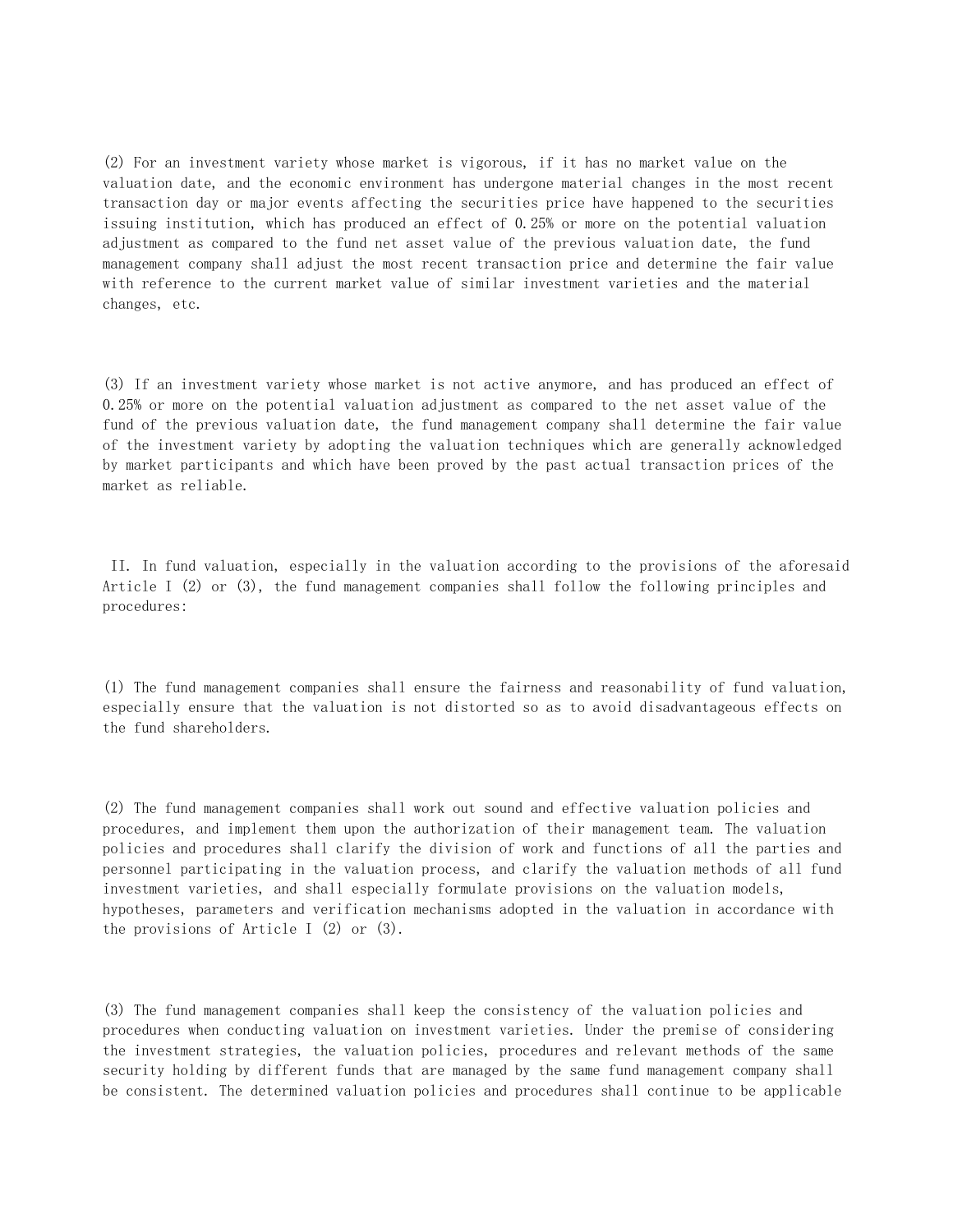unless it is necessary to update the valuation policies or procedures. To ensure the implementation of the consistency principle, the fund management companies shall establish relevant internal control mechanisms.

(4) The fund management companies shall make regular assessments on the valuation policies and procedures, and timely revise the valuation methods after anything that affect the effectiveness and applicability of the valuation policies and procedures has happened so as to ensure their continuous applicability. The opinions on revising the valuation policies and procedures shall not be implemented until they have been examined and approved by the management team of the fund management company. When the fund is adopting new investment strategies or investing in new varieties, the applicability of the current valuation policies and procedures shall be appraised.

(5) When adopting any valuation policy or procedure, a fund management company shall fully consider the experiences, professional competence and independency of all the parties and personnel participating in the valuation process, and reduce or avoid valuation deviation by effectively combining one or more means, such as establishing a valuation committee, referring to the valuation opinions of the industrial associations, and referring to the valuation data of an independent third party.

 III. Fund management companies shall perform the obligation of disclossure relating to fund valuation in accordance with laws and regulations, and shall disclose at least the following information in the regular reports: valuation policies and major changes, and if the valuation is conducted according to the principle specified in the aforesaid Article I (2) or (3), the valuation models, hypotheses, parameters, effects on the net asset value of the fund, and the profits and losses of current period shall be involved; a description of the division of functions, professional competence, and related working experiences of all the parties and personnel participating in the valuation process; the extent of fund managers participating in or determining the valuation; any of the major interest conflicts that exists among all the parties participating in the valuation process; the nature and extent of any of the priced services for which contracts have been concluded, and so on.

If, in the process of valuation, a fund management company changes the principle as provided for in the aforesaid Article I (1) into that of Article (2) or (3), it shall timely make a temporary announcement under the principle of protecting the interests of the fund shareholders to the maximum.

 IV. The custodian banks shall practically perform the duty of reviewing the valuations and net value calculations as required by law or regulation. In case a fund management company changes the principle as provided for in Article I (1) into that provided in Article I (2) or (3) in the